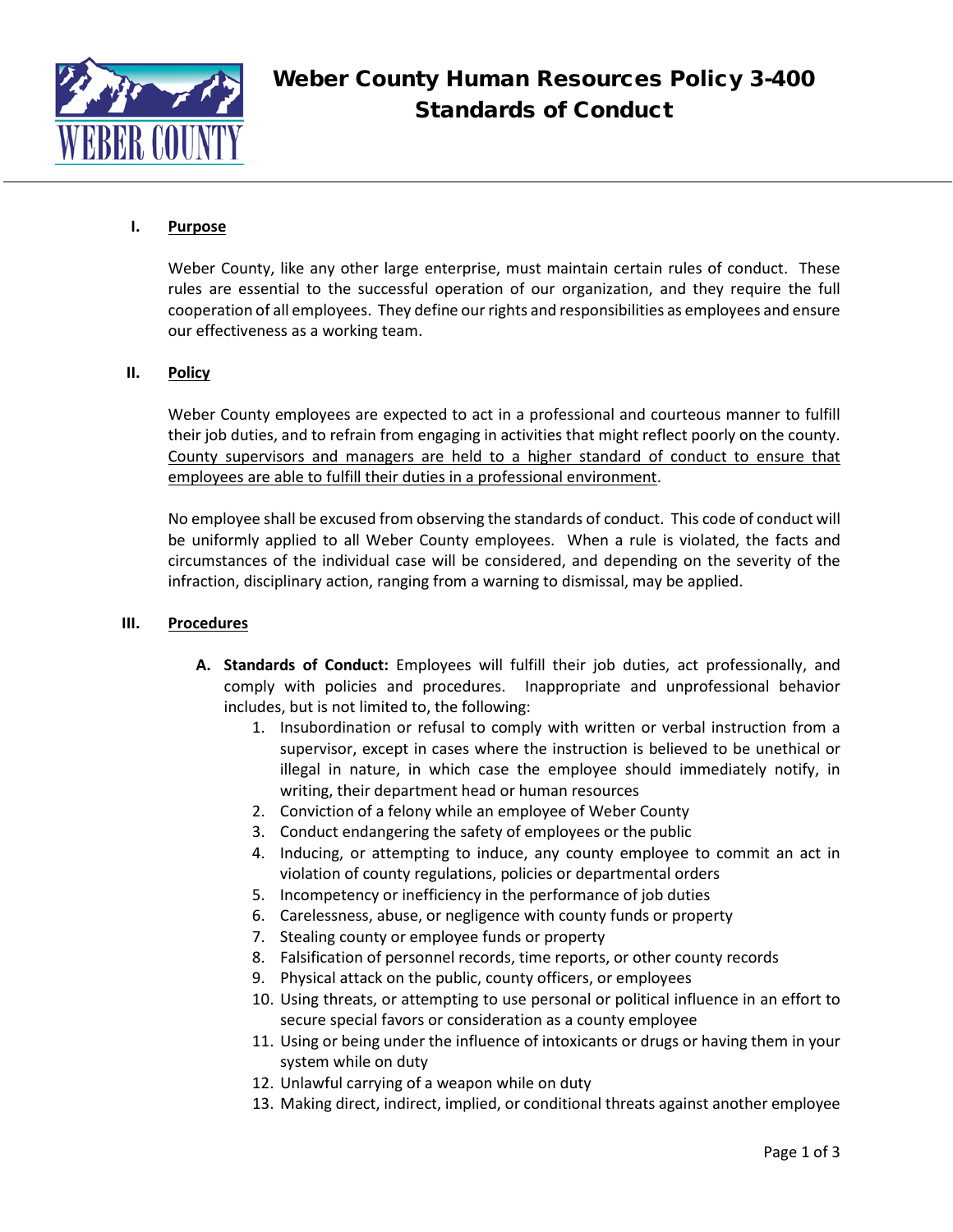# Weber County Human Resources Policy 3-400: Standards of Conduct

- 14. Using a computer for political activity, self-employment or outside employment
- 15. Using computer software in violation of license agreement
- 16. Copying software licensed to or developed by Weber County. Bringing software from home computers to run on Weber County computers unless authorized in writing by the Director of Information Technology. Purchasing, moving, altering, or repairing computer equipment and wiring unless authorized by the Director of Information Technology
- 17. Violating a safety rule or practice
- 18. Using offensive language toward the public, county officers or employees
- 19. Inattentiveness to work, failing to start work at the designated time, quitting work early, or leaving the job during working hours without prior authorization from the supervisor or department head
- 20. Vending, soliciting, or collecting contributions on the county's time or premises without prior authorization
- 21. Failure to comply with established county and department policies and procedures
- 22. Unauthorized use of county vehicles, equipment or materials
- 23. Operating a vehicle without the proper license or insurance
- 24. Excessive absenteeism, tardiness or other violations of the [Leave Practices](http://www.webercountyutah.gov/HR/policies/4-200%20Leave%20Practices.pdf) policy
- 25. Bringing to work, disseminating or displaying any materials that are offensive and which could give rise to or form the basis for the following types of employee or citizen complaints: a sexual harassment complaint, an allegation of a hostile work environment, a discrimination claim based on protected status or violation of a county policy; however, actions specifically authorized or protected by law are not a violation of policy
- 26. Using notes, e-mail, voicemail, fax, text messaging, social media or the internet to harass or discriminate on the basis of sex, race, color, national origin, religion, age, disability, pregnancy, genetic information, sexual orientation, marital status, or gender identity; however, actions specifically authorized or protected by law are not a violation of policy
- 27. Bringing to work or intentionally disseminating, forwarding or displaying sexually salacious materials, including intentional viewing of pornography in print or digital form or downloading pornography from the internet
- 28. Engaging in intentional or unintentional acts contrary to public service, or acts that harm or would reasonably be expected to harm the reputation or image of the county or department
- 29. Refusing to respond to an official request for factual information or impeding an internal investigation
- 30. Knowingly receiving, accepting, taking, seeking or soliciting, directly or indirectly, any gift, compensation or loan for themselves or another if it tends to influence them in the discharge of duties. Exceptions are an occasional non-pecuniary gift having a value of less than \$50 or an award publicly presented in recognition of public service
- 31. Soliciting political support or contributions using county employees, funds, time or equipment
- **B. Additional Standards of Conduct for Supervisors:** In addition to the standards of conduct for employees, supervisors are held to a higher standard of conduct to ensure that all